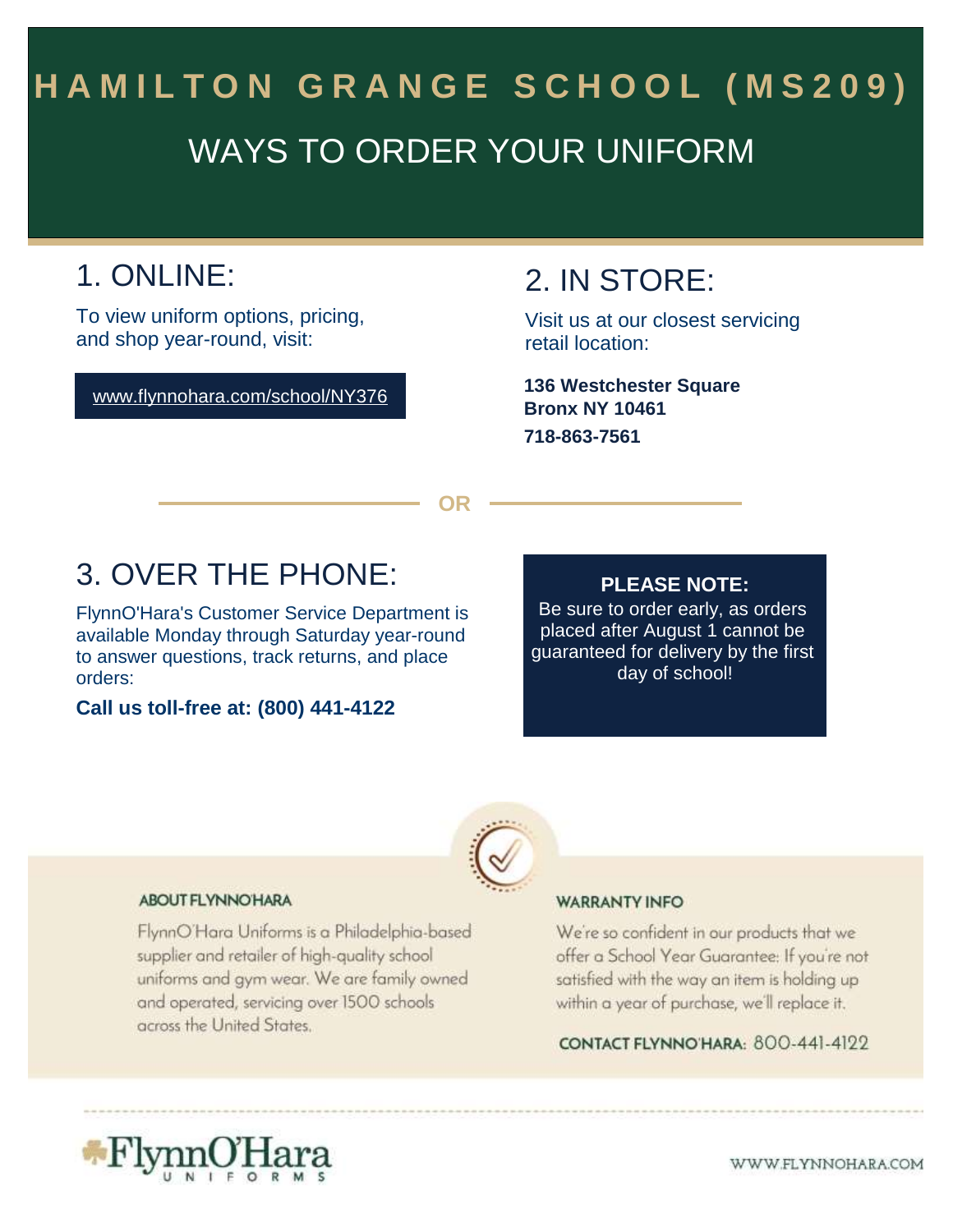| 2018 PRICE LIST                                                         | NY376 |
|-------------------------------------------------------------------------|-------|
| Girls Year Round Uniform 6-8                                            |       |
|                                                                         |       |
| Khaki 4 Kick Pleated Skirt CHILDS \$34.65                               |       |
| Khaki 4 Kick Pleated Skirt TEENS \$34.88                                |       |
| Khaki Flat Front Girls Slacks 07-16RS \$24.53                           |       |
| Khaki Flat Front Girls Slacks JR \$28.13                                |       |
| Khaki 2 Pleat Skort 03-16 \$23.63                                       |       |
| Khaki 2 Pleat Skort 07/-18/ \$24.98                                     |       |
| Khaki 2 Pleat Skort JUNIOR \$27.23                                      |       |
| Royal Blue Short Sleeve Polo Shirt w/School Silkscreen YOUTH \$17.10    |       |
| Royal Blue Short Sleeve Polo Shirt w/School Silkscreen ADULT \$19.13    |       |
| Royal Blue Long Sleeve Polo Shirt w/School Silkscreen YOUTH \$18.23     |       |
| Royal Blue Long Sleeve Polo Shirt w/School Silkscreen ADULT \$19.80     |       |
| Heather Grey V-Neck Sweater Vest w/School Logo YM-YXL \$30.60           |       |
| Heather Grey V-Neck Sweater Vest w/School Logo AS-AXL \$32.18           |       |
| Heather Grey V-Neck Sweater Vest w/School Logo XXL-XXXL \$36.00         |       |
| Heather Grey V-Neck Cardigan Sweater w/School Logo YM-YXL \$35.10       |       |
| Heather Grey V-Neck Cardigan Sweater w/School Logo AS-AXL \$37.35       |       |
| Heather Grey V-Neck Cardigan Sweater w/School Logo XXL-XXXL \$40.95     |       |
| Black/Brown Reversible Leather Belt 22-36" W \$9.23                     |       |
| Heather Grey Orlon Knee-Hi S-M-L \$4.95                                 |       |
| Charcoal Grey Ribbed Tights JUNIORS \$12.38                             |       |
| <b>Girls Gymwear Uniform 6-8</b>                                        |       |
|                                                                         |       |
| Light Steel Gym Tee Shirt w/School Silkscreen YOUTH \$9.68              |       |
| Light Steel Gym Tee Shirt w/School Silkscreen ADULT \$10.13             |       |
| Royal Blue Micromesh Nylon Gym Shorts w/School Silkscreen YOUTH \$15.08 |       |
| Royal Blue Micromesh Nylon Gym Shorts w/School Silkscreen ADULT \$15.98 |       |
| Oxford Heavyweight Sweatshirt w/School Silkscreen YOUTH \$15.30         |       |
| Oxford Heavyweight Sweatshirt w/School Silkscreen ADULT \$16.65         |       |
| Oxford Heavyweight Sweatpant w/School Silkscreen YOUTH \$15.98          |       |
| Oxford Heavyweight Sweatpant w/School Silkscreen ADULT \$17.33          |       |
| Boys Year Round Uniform 6-8                                             |       |
|                                                                         |       |
| Khaki Twill Pants 08-12R&S \$24.53                                      |       |
| Khaki Twill Pants 14-22R&S \$25.43                                      |       |
| Khaki Twill Pants 8H-22H \$26.10                                        |       |
| Khaki Boy's Twill Walking Shorts 08-16REG \$22.05                       |       |
| Khaki Boy's Twill Walking Shorts 26H-36H \$23.63                        |       |
| Khaki Boy's Twill Walking Shorts 27W-32W \$23.40                        |       |
| Royal Blue Short Sleeve Polo Shirt w/School Silkscreen YOUTH \$17.10    |       |
| Royal Blue Short Sleeve Polo Shirt w/School Silkscreen ADULT \$19.13    |       |
| Royal Blue Long Sleeve Polo Shirt w/School Silkscreen YOUTH \$18.23     |       |
| Royal Blue Long Sleeve Polo Shirt w/School Silkscreen ADULT \$19.80     |       |
| Heather Grey V-Neck Sweater Vest w/School Logo YM-YXL \$30.60           |       |
| Heather Grey V-Neck Sweater Vest w/School Logo AS-AXL \$32.18           |       |
| Heather Grey V-Neck Sweater Vest w/School Logo XXL-XXXL \$36.00         |       |
| Heather Grey V-Neck Cardigan Sweater w/School Logo YM-YXL \$35.10       |       |
| Heather Grey V-Neck Cardigan Sweater w/School Logo AS-AXL \$37.35       |       |